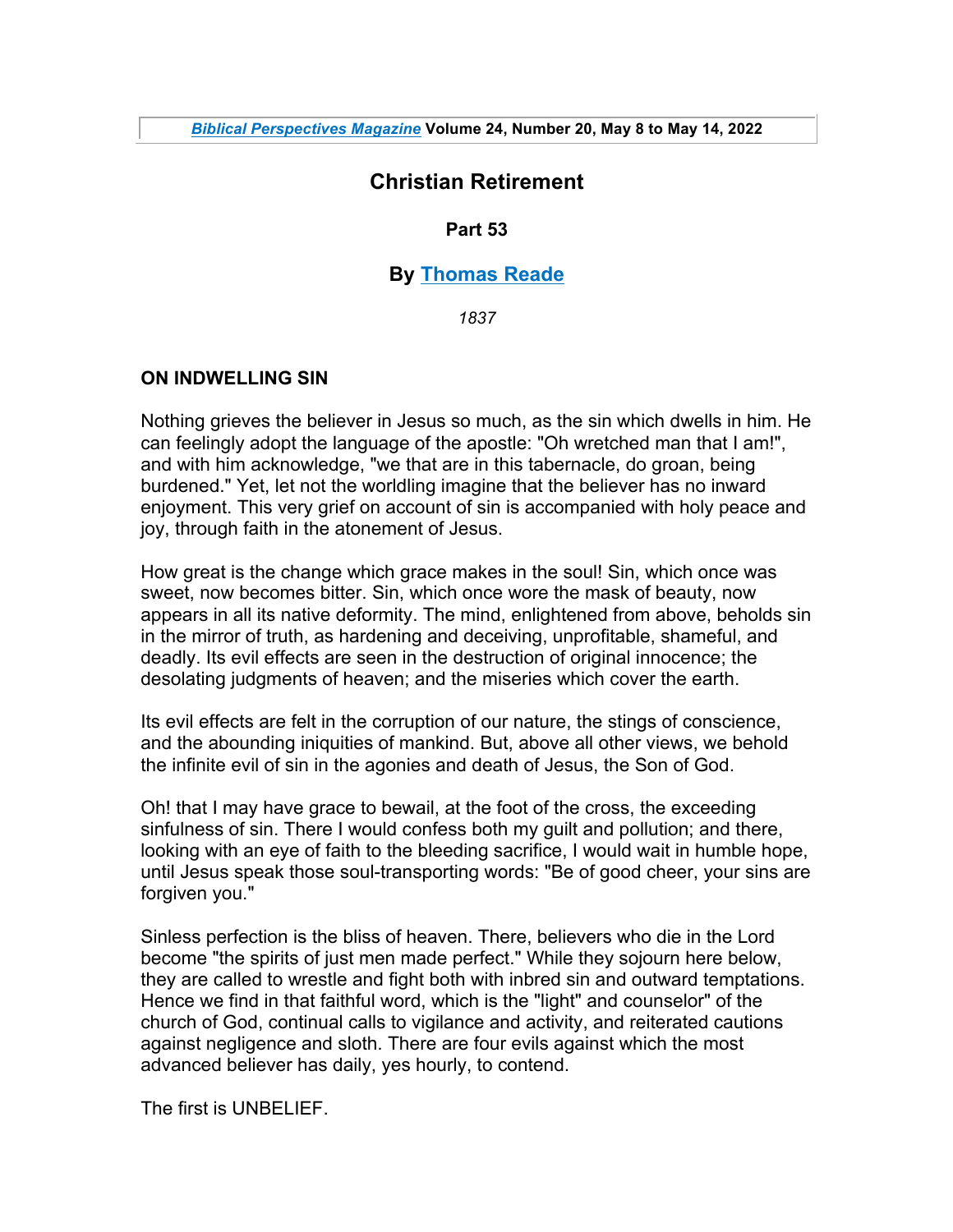This is a powerful enemy to our peace. It was unbelief which gave Satan the first advantage over the once happy pair in Paradise. They doubted—they disbelieved—they fell. Unbelief is the parent of numberless evils, which, although of different complexions, yet, like the human race, may be traced to the same source.

Doubt, distrust, evil-surmisings, murmurings, complainings, slavish fears, despondencies, creature dependencies, contempt of divine threatenings, slighting of divine promises, rejection of Jesus, neglect of the Gospel, ridiculing the work of the Spirit, atheism, deism, Socinianism, carnal security, lukewarmness, backsliding in heart or life, false profession, hypocrisy—all these, and a thousand other evils, spring from unbelief. Lord, deliver me, I humbly and earnestly beseech you, from these soul-destroying, hell-deserving sins.

The second inbred evil is PRIDE.

Pride is a subtle enemy. It spoils all that we think, and speak, and do, until the Spirit of Christ destroys its power in the soul. Pride is the last sin which dies, and expires only with the life of the believer. Through his whole pilgrimage he has to contend against spiritual pride, in all its specious and multiplied forms.

In heaven, pride cannot exist. There, all is humility and peace. Self-love, selfseeking, self-will, self-confidence, self-righteousness, all spring from pride. Pride, like unbelief, is a root of bitterness, from where grow in dreadful luxuriance, vainglory, love of human applause, seeking of honor, independence, rebellion, revenge, anger, contempt of others, resentment of real or supposed injuries, ambition, presumption, etc.

There is no end to this extensive evil, which infects the hearts of sinners, and fills the earth with misery and blood.

Blessed Jesus! you humbled yourself even unto death, to make an atonement for my pride. Oh! make me humble and lowly in heart. Clothe me with humility, that, with all lowliness of mind; I may walk before you to your honor and glory.

The third enemy is SENSUALITY.

This dreadful evil is the parent of crimes, which the apostle declares ought not so much as to be named among the holy followers of Christ. How awful, then, is the thought, that the nominally Christian world is, at this very moment, stained with crimes of so polluting a nature, as to oppose a barrier, in many instances, to the conversion both of the heathens and the Jews! Our Lord has told us that offenses will come; but he has also denounced a "woe unto him through whom they come."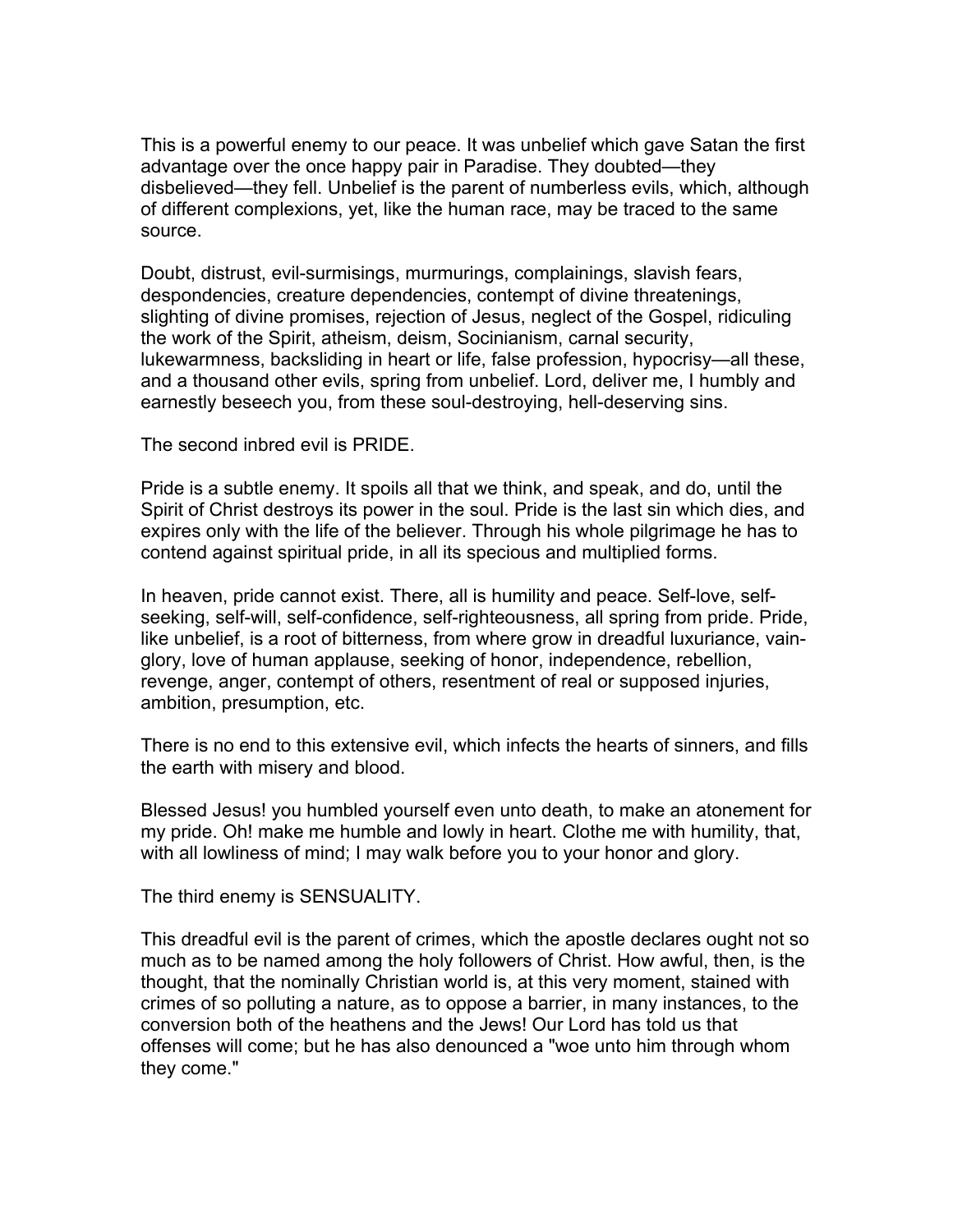Self-indulgence, sloth, luxury, gluttony, and drunkenness, unite with carnal gratifications and impure desires in binding chains around the captive sinner, until death consigns him to the dungeon of hell. Oh! you holy and ever-blessed Spirit, purify and purge my heart from this dreadful enemy the flesh, which wars against the soul. Wash me in the precious blood of Jesus. Pardon all my sins of impurity, and fill me with holy affections and pure desires.

The most solemn threatenings are denounced in Scripture against these inbred sins: "He that believes not, shall be damned." "Every one that is proud in heart, is an abomination to the Lord." "If you live after the flesh, you shall die."

But there is another enemy which lodges within the human heart— COVETOUSNESS, or the LOVE OF THE WORLD.

This sin ever opposes the exercise of love to Christ, and heavenly things, in the soul of the believer. The world assumes an undue importance, owing to our coming into continual contact with its fleeting possessions; while eternal realities are the objects of faith and hope. Hence, even the advanced believer finds frequent occasions to use the lamentation of David: "My soul cleaves unto the dust; quicken me, according to your word." The conviction of this evil should lead us to more earnest prayer for that spiritual-mindedness which is life and peace.

Worldly prosperity too frequently produces lukewarmness, and declension from the ways of God. But if we possessed more of that faith which is the substance of things hoped for, and the evidence of things not seen, more of that telescopic eye which looks within the veil, and views, as near, the distant glories of Emanuel's kingdom: we should be less attached to earth; yes, altogether weaned from it; and be enabled to say with the apostle, "God forbid that I should glory, save in the cross of our Lord Jesus Christ, by whom the world is crucified unto me, and I unto the world."

This proves the necessity of regeneration, since the love of the world is the natural affection of the unrenewed heart. Nothing can eradicate this idolatrous attachment to earthly things, but the love of Christ shed abroad in the heart by the Holy Spirit. The more we see of the preciousness, glory, and excellency of Jesus, the more we discover of the emptiness, vanity, and insufficiency of all earthly good; and the more will our souls be withdrawn from present things, and fixed upon things above, where Christ sits at the right hand of God.

The evils flowing from this sinful love of the world, are many and great. Idolatry, (for whatever supremely engages the heart, be it a diadem or a feather, is our idol,) avarice, greed, the love of money, of earthly possessions, of splendid equipages, and of all those things "which the nations of the world seek after;" fraud, deceit, over-reaching, theft, envy at the prosperity of others; repining at our own condition, if lower than our neighbor's; an unwillingness to part with all for Christ; a shrinking from the cross; a dread of suffering for righteousness' sake—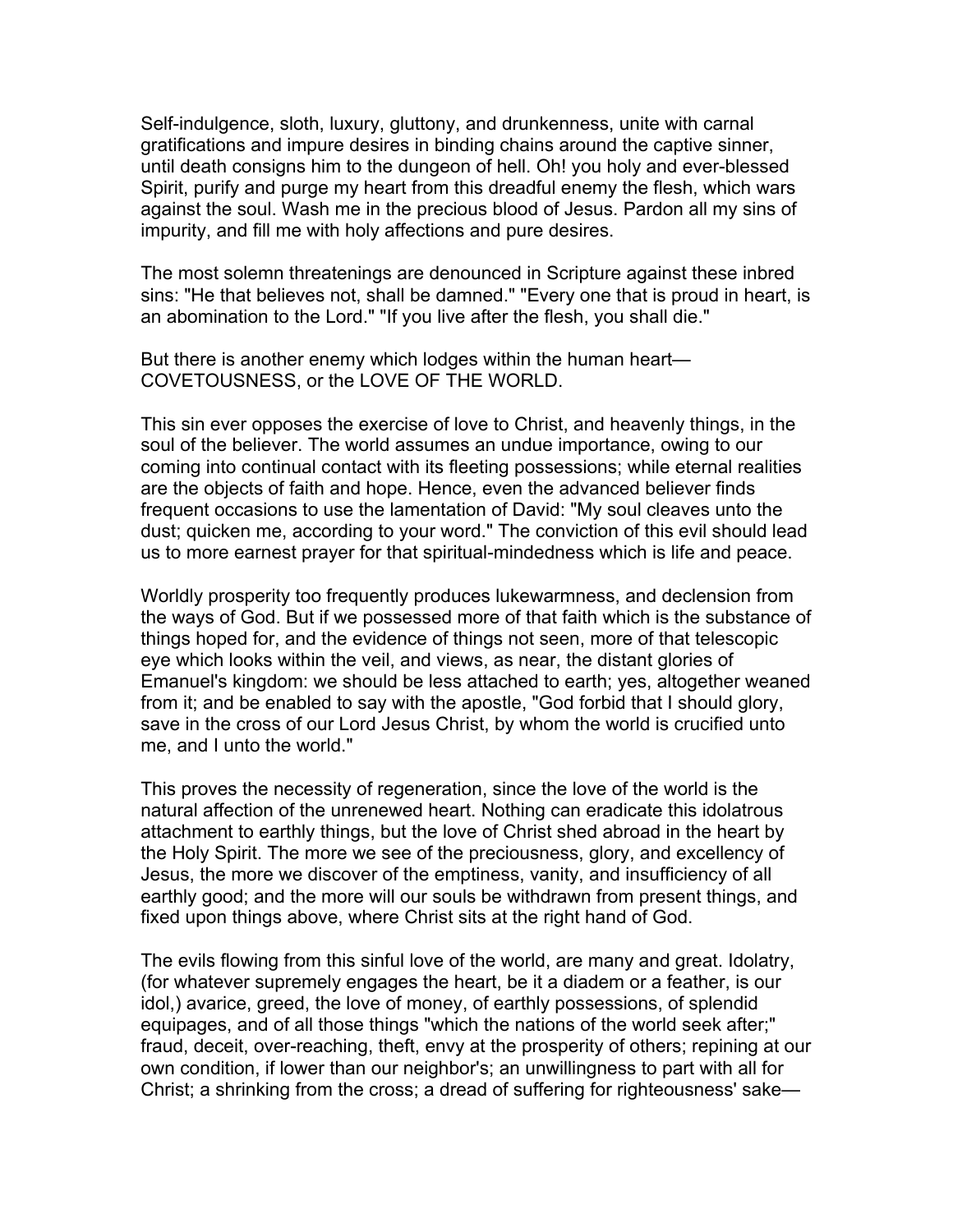these, and many other evils, flowing from covetousness, prove the soul to be in a state of enmity against God: for "if any man will be the friend of the world, he is the enemy of God."

From these four dreadful sources of evil—unbelief, pride, sensuality, and covetousness—spring all the miseries which inundate the earth, and fill hell itself with horrors.

These sins are so interwoven with our fallen nature, that, until we are created anew in Christ Jesus, they form, as it were, part of ourselves. How needful, then, is self-examination! How important to consider our ways! We may leave the world with respect to its vain amusements, and yet never have the heart disengaged from it. Withdrawment from the world does not necessarily produce a crucifixion to it. It is one thing to leave the sinful customs and company of the world, and another to sit loosely to its fading pleasures and possessions. We may be worldly in a lonely desert, and spiritual in the midst of a crowd. The world may reign in the cell of the monk; and be renounced in the counting-house of the pious merchant.

The exhortation of Paul is at all times most appropriate and seasonable: "

"What I mean, brothers, is that the time is short. From now on those who have wives should live as if they had none; those who mourn, as if they did not; those who are happy, as if they were not; those who buy something, as if it were not theirs to keep. Those in frequent contact with the things of the world should make good use of them without becoming attached to them, for this world and all it contains will pass away." 1 Cor. 7:31.

Blessed Lord! implant in my heart that lively faith, that deep humility, that heavenly purity, that spiritual-mindedness, which will evidence my union to you, and prepare me for your beatific vision in the world to come.

When I survey my treacherous heart, So base, so vile in every part; How wondrous, Lord, that sovereign grace Should make this heart your dwelling-place!

It is true, I hate each rebel sin, And long for purity within; Yet, ah! what evils still remain, The purest act of love to stain.

Were this my only hope and plea, What I have said, or done for thee. Dread loads of guilt would sink me down, Beneath the terrors of your frown.